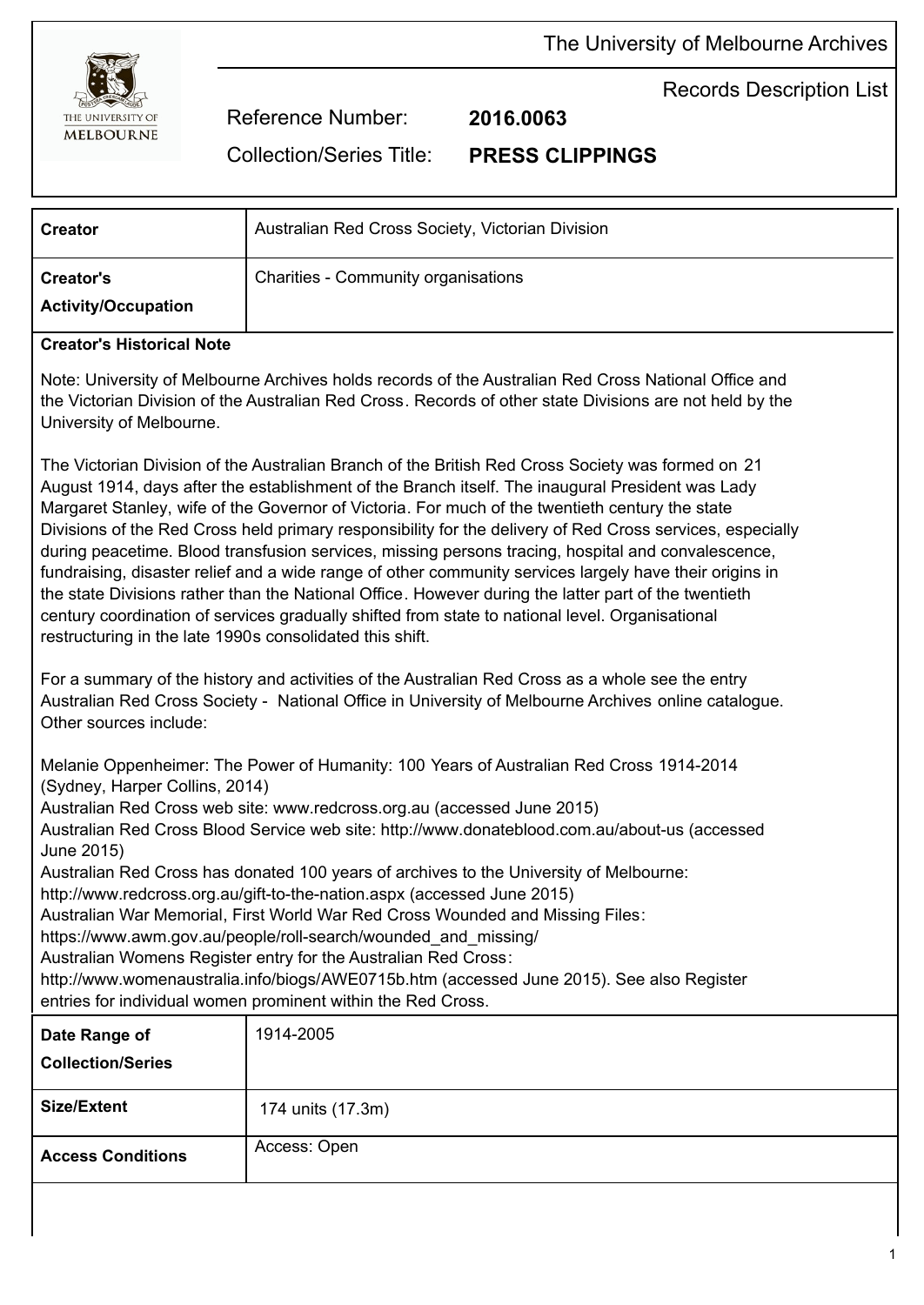## **Scope and Content of Collection/Series**

[Red Cross Archives series reference: V01]

Comprises newspaper press clippings relating to Australian Red Cross activities from Victorian metropolitan and country newspapers since its establishment in 1915. Early articles were published by the Australian Red Cross as a form of public accountability respecting financial donations and subscriptions to appeals. As the organisation became established it continued to produce content, but increasingly it was created by press agencies themselves.

This series provides an account of the activities of the ARC in war, peace and as it responds to national and international conflicts and humanitarian emergencies. It also documents the changing role and focus of the organisation over time. As the Victorian Division is in the same state as the National Office, it should be noted this series documents the Red Cross at a National and International level rather than exclusively the Victorian Division.

This series has been created by pasting newspaper press clippings into volumes, annotating the date and source. These volumes are compiled into country, suburban, metropolitan newspapers and ordered chronologically. Occasionally there are dedicated volumes to POWs, AIDS, Ethiopia and World Disasters. After 1989 newspaper cutting, or photocopies of newspaper cuttings, were collected into folders. There is an index of topics for 1990-2000. The series is incomplete as newspaper cuttings between 1921 and 1935 are not held by either UMA or ARC.See also 'Media Releases' (2016.0056)

Researchers should note that under the Geneva Conventions Act 1957 protections govern the use of the Red Cross emblem. For further information see Archives staff.

| <b>Collection Category</b> | Community and Political, organisations |  |  |
|----------------------------|----------------------------------------|--|--|
| This document dated        | 7/04/2017                              |  |  |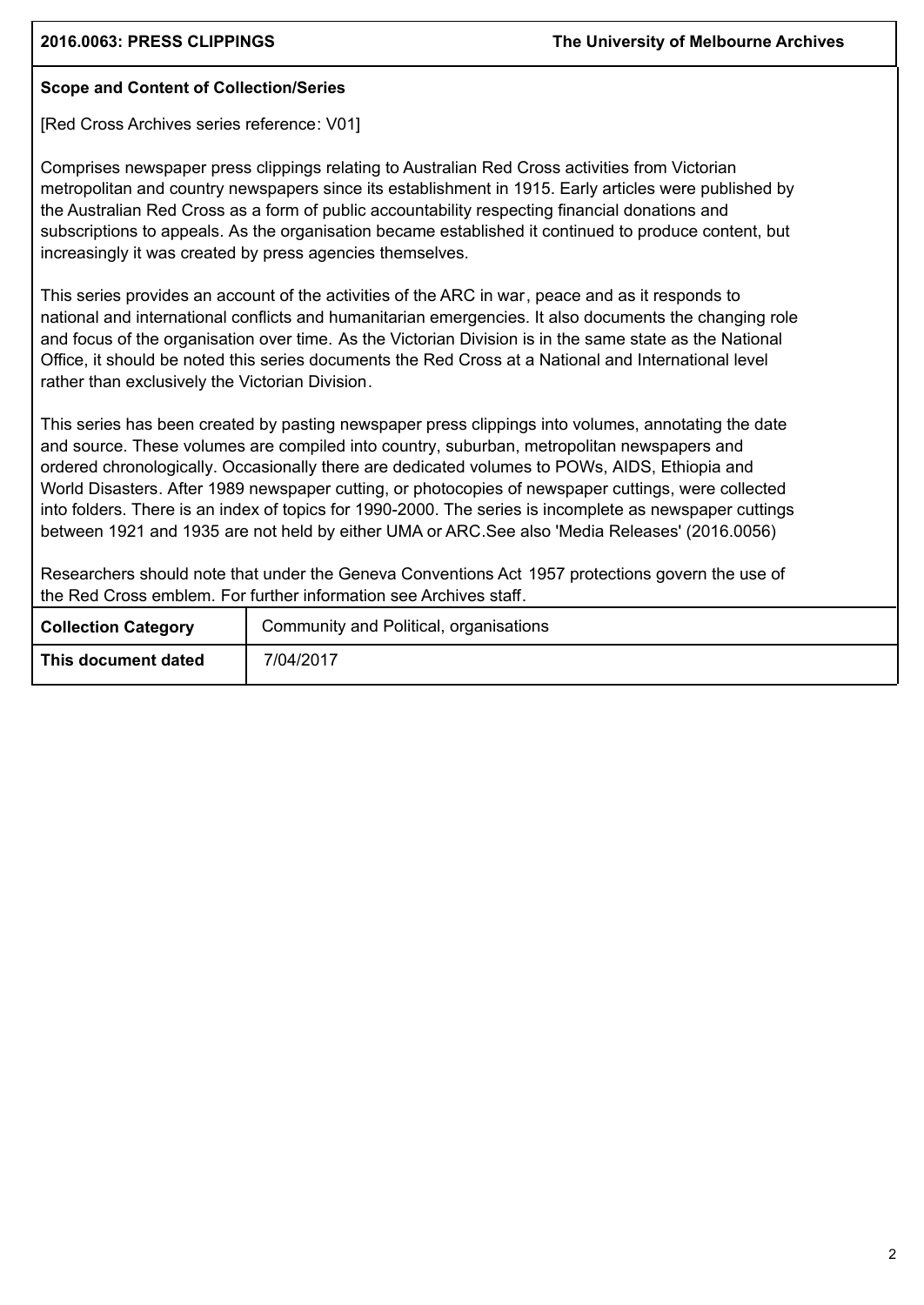| <b>Box/Unit</b>   | <b>Item Number</b> | <b>Title</b>                           | <b>Date Range</b>             | <b>Description</b>                     |
|-------------------|--------------------|----------------------------------------|-------------------------------|----------------------------------------|
| 2016.0063 Unit 1  | 2016.0063.00001    | Press Clippings                        | 1915-1916                     | Red Cross previous control number 1A.  |
| 2016.0063 Unit 2  | 2016.0063.00002    | Press Clippings                        | 1915-1916                     | Red Cross previous control number 1B.  |
| 2016.0063 Unit 3  | 2016.0063.00003    |                                        | 1914-1915                     |                                        |
|                   |                    | Press Clippings                        |                               | Red Cross previous control number 1C.  |
| 2016.0063 Unit 4  | 2016.0063.00004    | Press Clippings                        | 1916-1917                     | Red Cross previous control number 1E.  |
| 2016.0063 Unit 5  | 2016.0063.00005    | Press Clippings                        | 1915                          | Red Cross previous control number 1F.  |
| 2016.0063 Unit 6  | 2016.0063.00006    | Press Clippings                        | 1915-1918                     | Red Cross previous control number 2.   |
| 2016.0063 Unit 7  | 2016.0063.00007    | Press Clippings                        | 1918                          | Red Cross previous control number 3.   |
| 2016.0063 Unit 8  | 2016.0063.00008    | Press Clippings                        | 1918-1921                     | Red Cross previous control number 3B.  |
| 2016.0063 Unit 9  | 2016.0063.00009    | Press Clippings                        | 1918-1920                     | Red Cross previous control number 3C.  |
| 2016.0063 Unit 10 | 2016.0063.00010    | Press Clippings                        | 1935-1936                     | Red Cross previous control number 4.   |
| 2016.0063 Unit 10 | 2016.0063.00011    | Press Clippings                        | 1940                          | Red Cross previous control number 5.   |
| 2016.0063 Unit 10 | 2016.0063.00012    | Press Clippings                        | 1940                          | Red Cross previous control number 6.   |
| 2016.0063 Unit 11 | 2016.0063.00013    | Press Clippings                        | 1940-1941                     | Red Cross previous control number 7.   |
| 2016.0063 Unit 11 | 2016.0063.00014    |                                        | 1941                          |                                        |
|                   |                    | Press Clippings                        |                               | Red Cross previous control number 8.   |
| 2016.0063 Unit 11 | 2016.0063.00015    | Press Clippings                        | 1941                          | Red Cross previous control number 9.   |
| 2016.0063 Unit 12 | 2016.0063.00016    | Press Clippings                        | 1941                          | Red Cross previous control number 10.  |
| 2016.0063 Unit 12 | 2016.0063.00017    | Press Clippings                        | 1941-1942                     | Red Cross previous control number 11.  |
| 2016.0063 Unit 12 | 2016.0063.00018    | Press Clippings                        | 1941-1942                     | Red Cross previous control number 11A. |
| 2016.0063 Unit 12 | 2016.0063.00019    | Press Clippings                        | 1942                          | Red Cross previous control number 11B. |
| 2016.0063 Unit 13 | 2016.0063.00020    | Press Clippings                        | 1942-1943                     | Red Cross previous control number 11C. |
| 2016.0063 Unit 13 | 2016.0063.00021    | Press Clippings                        | 1941-1945                     | Red Cross previous control number 12.  |
| 2016.0063 Unit 14 | 2016.0063.00022    | Press Clippings                        | 1942                          | Red Cross previous control number 13.  |
| 2016.0063 Unit 14 | 2016.0063.00023    | Press Clippings                        | 1942-1943                     | Red Cross previous control number 14.  |
| 2016.0063 Unit 14 | 2016.0063.00024    | Press Clippings                        | 1943                          | Red Cross previous control number 15A. |
|                   |                    |                                        |                               |                                        |
| 2016.0063 Unit 15 | 2016.0063.00025    | Press Clippings                        | 1943-1947                     | Red Cross previous control number 15B. |
| 2016.0063 Unit 15 | 2016.0063.00026    | Press Clippings                        | 1943-1944                     | Red Cross previous control number 16A. |
| 2016.0063 Unit 16 | 2016.0063.00027    | Press Clippings                        | 1944-1945                     | Red Cross previous control number 16B. |
| 2016.0063 Unit 16 | 2016.0063.00028    | POW press cuttings                     | 1945                          | Red Cross previous control number 16C. |
| 2016.0063 Unit 16 | 2016.0063.00029    | Press Clippings                        | 1945-1946                     | Red Cross previous control number 16D. |
| 2016.0063 Unit 17 | 2016.0063.00030    | Press Clippings                        | 1946-1947                     | Red Cross previous control number 16E. |
| 2016.0063 Unit 17 | 2016.0063.00031    | Press Clippings                        | 1947-1948                     | Red Cross previous control number 16F. |
| 2016.0063 Unit 17 | 2016.0063.00032    | Press Clippings                        | 1947-1951                     | Red Cross previous control number 16G. |
| 2016.0063 Unit 18 | 2016.0063.00033    | Press Clippings                        | 1948-1951                     | Red Cross previous control number 16H. |
| 2016.0063 Unit 18 | 2016.0063.00034    | <b>Press Clippings</b>                 | 1950                          | Red Cross previous control number 17.  |
| 2016.0063 Unit 18 | 2016.0063.00035    | Press Clippings                        | 1950-1951                     | Red Cross previous control number 18.  |
|                   |                    |                                        | 1951                          |                                        |
| 2016.0063 Unit 18 | 2016.0063.00036    | Press Clippings                        |                               | Red Cross previous control number 19.  |
| 2016.0063 Unit 18 | 2016.0063.00037    | Press Clippings                        | 1952                          | Red Cross previous control number 20.  |
| 2016.0063 Unit 19 | 2016.0063.00038    | Press Clippings                        | 1952                          | Red Cross previous control number 21.  |
| 2016.0063 Unit 19 | 2016.0063.00039    | Press Clippings                        | 1952                          | Red Cross previous control number 22.  |
| 2016.0063 Unit 19 | 2016.0063.00040    | Press Clippings                        | 1952-1953                     | Red Cross previous control number 23.  |
| 2016.0063 Unit 19 | 2016.0063.00041    | POW press cuttings                     | 1944-1945                     | Red Cross previous control number 23A. |
| 2016.0063 Unit 19 | 2016.0063.00042    | Press Clippings                        | 1953-1954                     | Red Cross previous control number 24.  |
| 2016.0063 Unit 20 | 2016.0063.00043    | Press Clippings                        | 1954                          | Red Cross previous control number 25.  |
| 2016.0063 Unit 20 | 2016.0063.00044    | Press Clippings                        | 1954-1955                     | Red Cross previous control number 26.  |
| 2016.0063 Unit 20 | 2016.0063.00045    | Press Clippings                        | 1953-1955                     | Red Cross previous control number 27.  |
| 2016.0063 Unit 21 | 2016.0063.00046    | Press Clippings                        | 1955                          | Red Cross previous control number 28.  |
| 2016.0063 Unit 21 | 2016.0063.00047    | Press Clippings                        | 1955                          | Red Cross previous control number 29.  |
|                   |                    |                                        |                               |                                        |
| 2016.0063 Unit 21 | 2016.0063.00048    | Press Clippings                        | 1955                          | Red Cross previous control number 30.  |
| 2016.0063 Unit 21 | 2016.0063.00049    | Press Clippings                        | 1955-1956                     | Red Cross previous control number 31.  |
| 2016.0063 Unit 22 | 2016.0063.00050    | Press Clippings                        | 1955-1956                     | Red Cross previous control number 32.  |
| 2016.0063 Unit 22 | 2016.0063.00051    | Press Clippings                        | 1956                          | Red Cross previous control number 33.  |
| 2016.0063 Unit 22 | 2016.0063.00052    | Press Clippings                        | 1956-1957                     | Red Cross previous control number 34.  |
| 2016.0063 Unit 22 | 2016.0063.00053    | Press Clippings                        | 1956-1957                     | Red Cross previous control number 35.  |
| 2016.0063 Unit 23 | 2016.0063.00054    | <b>Press Clippings</b>                 | March 1957-June 1957          | Red Cross previous control number 36.  |
| 2016.0063 Unit 23 | 2016.0063.00055    | Press Clippings                        | 1957-1958                     | Red Cross previous control number 37.  |
| 2016.0063 Unit 23 | 2016.0063.00056    | Press Clippings                        | 1958                          | Red Cross previous control number 38.  |
| 2016.0063 Unit 23 | 2016.0063.00057    | Press Clippings                        | December 1959-May 1961        | Red Cross previous control number 39.  |
| 2016.0063 Unit 24 | 2016.0063.00058    | Press Clippings                        | August 1958-December 1959     | Red Cross previous control number 40.  |
| 2016.0063 Unit 25 | 2016.0063.00059    | Press Clippings                        | 1961-1963                     | Red Cross previous control number 41.  |
| 2016.0063 Unit 26 | 2016.0063.00060    |                                        |                               | Red Cross previous control number 42.  |
|                   |                    | Press Clippings                        | January 1959-26 November 1959 |                                        |
| 2016.0063 Unit 27 | 2016.0063.00061    | Press Clippings                        | November 1959-July 1961       | Red Cross previous control number 43.  |
| 2016.0063 Unit 28 | 2016.0063.00062    | Press Clippings                        | 1961-1963                     | Red Cross previous control number 44.  |
| 2016.0063 Unit 29 | 2016.0063.00063    | Press Clippings - Daily papers         | August 1961-November 1963     | Red Cross previous control number 45.  |
| 2016.0063 Unit 30 | 2016.0063.00064    | Press Clippings - Country and Suburban | July 1963-September 1965      | Red Cross previous control number 46.  |
| 2016.0063 Unit 31 | 2016.0063.00065    | Press Clippings - Metropolitans        | November 1963-March 1966      | Red Cross previous control number 47.  |
| 2016.0063 Unit 32 | 2016.0063.00066    | Press Clippings - Metropolitans        | March 1966-April 1967         | Red Cross previous control number 48.  |
| 2016.0063 Unit 33 | 2016.0063.00067    | Press Clippings - Country              | November 1967-March 1970      | Red Cross previous control number 49.  |
| 2016.0063 Unit 34 | 2016.0063.00068    | Press Clippings - Country and Suburban | November 1965-November 1967   | Red Cross previous control number 50.  |
| 2016.0063 Unit 35 | 2016.0063.00069    | Press Clippings - Metropolitan         | April 1968-January 1970       | Red Cross previous control number 51.  |
| 2016.0063 Unit 36 | 2016.0063.00070    | <b>Press Clippings - Country</b>       | December 1970-May 1972        | Red Cross previous control number 52.  |
| 2016.0063 Unit 37 | 2016.0063.00071    | Press Clippings - Metropolitan         | January 1970-July 1972        | Red Cross previous control number 53.  |
|                   |                    |                                        |                               |                                        |
| 2016.0063 Unit 38 | 2016.0063.00072    | Press Clippings - Country              | June 1972-March 1975          | Red Cross previous control number 54.  |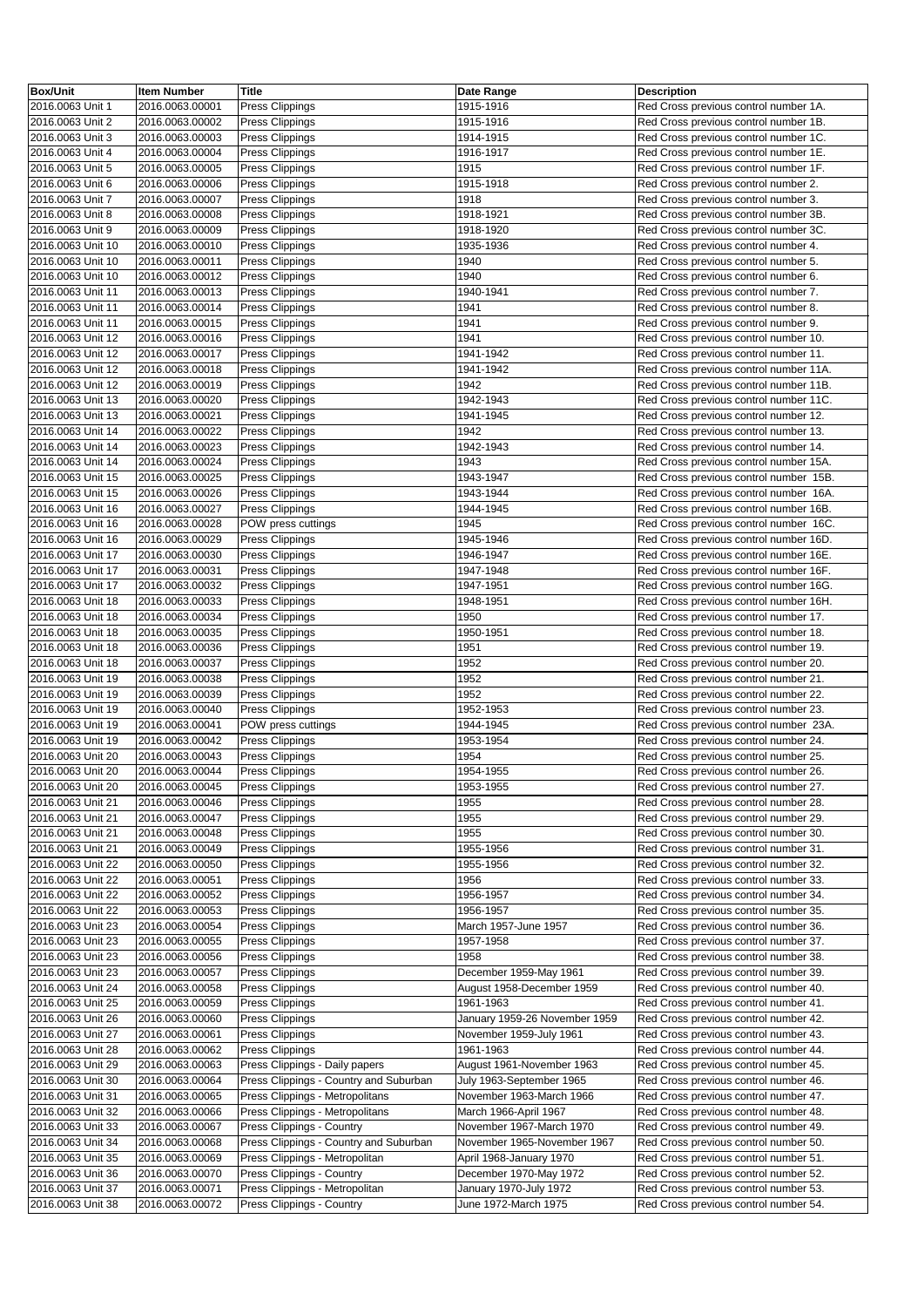| 2016.0063 Unit 39 | 2016.0063.00073 | Press Clippings - Metropolitan       | July 1972-October 1974      | Red Cross previous control number 55.                                                                                                                                                                                                                                                         |
|-------------------|-----------------|--------------------------------------|-----------------------------|-----------------------------------------------------------------------------------------------------------------------------------------------------------------------------------------------------------------------------------------------------------------------------------------------|
| 2016.0063 Unit 40 | 2016.0063.00074 | Press Clippings - Metropolitan       | <b>July 1975-March 1978</b> | Red Cross previous control number 56.                                                                                                                                                                                                                                                         |
| 2016.0063 Unit 41 | 2016.0063.00075 | Press Clippings - Country            | 1975-1978                   | Red Cross previous control number 57.                                                                                                                                                                                                                                                         |
| 2016.0063 Unit 42 | 2016.0063.00076 | Press Clippings - Country            | 1978-1979                   | Red Cross previous control number 58.                                                                                                                                                                                                                                                         |
| 2016.0063 Unit 43 | 2016.0063.00077 | Press Clippings - Metropolitan       | 1978-1982                   | Red Cross previous control number 59.                                                                                                                                                                                                                                                         |
| 2016.0063 Unit 44 | 2016.0063.00078 | Press Clippings - Country Newspapers | 1979-1983                   | Red Cross previous control number 60.                                                                                                                                                                                                                                                         |
| 2016.0063 Unit 45 | 2016.0063.00079 | Press Clippings - Country            | 1983-1986                   | Red Cross previous control number 61.                                                                                                                                                                                                                                                         |
| 2016.0063 Unit 46 | 2016.0063.00080 | Press Clippings - Suburban           | June 1978-September 1987    | Red Cross previous control number 62.                                                                                                                                                                                                                                                         |
| 2016.0063 Unit 47 | 2016.0063.00081 | Press Clippings - Metropolitan       | March 1982-November 1987    | Red Cross previous control number 63.                                                                                                                                                                                                                                                         |
| 2016.0063 Unit 48 | 2016.0063.00082 | Press Clippings                      | November 1987               | Red Cross previous control number 64.                                                                                                                                                                                                                                                         |
| 2016.0063 Unit 49 | 2016.0063.00083 | <b>Press Clippings</b>               | 1990                        | 3 Parts: Divisions for Desperate and Dateless,<br>Advertisements, Cancer Kids, Miscellaneous,<br>Airline Disasters- El Salvador, San Francisco,<br>Romania, Red Cross O/S (overseas) Activities,<br>Community News, Community Services, Health<br>and Safety, Red Cross Callin                |
| 2016.0063 Unit 50 | 2016.0063.00084 | <b>Press Clippings</b>               | February 1989-July 1989     | 2 Parts: Special Projects, Community News,<br>Health and Safety, Red Cross Youth Award,<br>National Headquarters, Red Cross Community<br>Services, Red Cross Blood Bank, RC (Red<br>Cross) O/S Activities, Armenia, Afghanistan,<br>RC Personalities, Unit Activities, Disaste                |
| 2016.0063 Unit 51 | 2016.0063.00085 | Press Clippings                      | 1990                        | 2 Parts: Bougainville, Tracing, Challenge, Other<br>Charities, Advertising, Desperate and Dateless<br>91, HASE, Community News, Hospital Crisis<br>Dec 90, Red Cross Calling (RCC) 91, Misc.,<br>Special Projects, Regions/Units/Gippsland<br>Floods, Murray Marathon 90, AIDS                |
| 2016.0063 Unit 52 | 2016.0063.00086 | <b>Press Clippings</b>               | 1991                        | Red Cross Articles, Gulf Crisis Clippings. Red<br>Cross previous control number 69.                                                                                                                                                                                                           |
| 2016.0063 Unit 53 | 2016.0063.00087 | <b>Press Clippings</b>               | June 1991-November 1991     | Personalities, Australian Volunteer O/S,<br>Australian Government (Government) Aids<br>Payouts etc., AIDS (HIV), Blood Bank, Other<br>Charities, Charity Information-Government<br>Funding, RC/Charity, Misuse of Symbol,<br>Youth/Canteen/<br>(Australian), Disasters (Vic), Community News, |
| 2016.0063 Unit 54 | 2016.0063.00088 | <b>Press Clippings</b>               | 1991-1992                   | Misc., Hot Food Kitchen, Target, Charity Info,<br>Other Charities, Murray Marathon,<br>Advertisements, Blood Bank, AIDS (HIV),<br>International Misc., East Timor, Yugoslavia,                                                                                                                |
| 2016.0063 Unit 55 | 2016.0063.00089 | <b>Press Clippings</b>               | 1992                        | Red Cross Calling (RCC) 92, Advertisements,<br>Misuse of Symbol, Personalities, Desperate and<br>Dateless 91, Blood Bank, AIDS (HIV),<br>Community News, Misc., International, Charity<br>Info, Turkish Earthquake. Red Cross                                                                 |
| 2016.0063 Unit 56 | 2016.0063.00090 | <b>Press Clippings</b>               | 1992                        | Charities, Misc., International, Yugoslavia<br>(Former), Blood Bank, PNG, Africa, IHL,<br>Personalities, Community News,<br>Advertisements, Disasters-Vic. Red Cross<br>previous control number 73                                                                                            |
|                   |                 |                                      |                             | Kabul, Blood Bank, Charity Info, Community<br>News, Disasters-Vic, Misc., Other Charities,<br>Yugoslavia (Former), IHL. Red Cross previous                                                                                                                                                    |
| 2016.0063 Unit 57 | 2016.0063.00091 | <b>Press Clippings</b>               | 1992                        | control number 75.                                                                                                                                                                                                                                                                            |
| 2016.0063 Unit 58 | 2016.0063.00092 | <b>Press Clippings</b>               | 1992                        | Blood Bank, Charity Info, Community News,<br>Disasters-Vic, Misc., Murray Marathon, Other<br>Charities, Yugoslavia (Former), IHL, OPIC,<br>International, Manhattan '45, GMH Toy Appeal.<br>Red Cross previous control numbe                                                                  |
| 2016.0063 Unit 59 |                 |                                      | 1992-1993                   | 2 parts - Africa, Advertisements, Afghanistan,<br>Blood Bank, Charity Info, Community News,<br>Disasters-Vic, GMH Toy Appeal, IHL,<br>Indonesian Earthquake, International, Misc.,<br>Murray Marathon, OPIC, Other Charities,<br>Yugoslavia (Former). Red Cross previous contr                |
|                   | 2016.0063.00093 | <b>Press Clippings</b>               |                             | Charity Information, Community News,<br>Desperate and Dateless, Ex-Yugoslavia, IHL,<br>International, Iraq, Misc., Other Charities, Red<br>Cross Calling (RCC) and RC Week, Sudan.                                                                                                            |
| 2016.0063 Unit 60 | 2016.0063.00094 | <b>Press Clippings</b>               | 1993                        | Red Cross previous control number 78.                                                                                                                                                                                                                                                         |
| 2016.0063 Unit 61 | 2016.0063.00095 | <b>Press Clippings</b>               | 1993                        | Bank, Charity Info, Community News, Former<br>Yugoslavia, IHL, International, Misc., Other<br>Charities, Red Cross Calling (RCC) and RC<br>Week, RC Services, Sudan. Red Cross<br>previous control number 79.                                                                                 |
|                   |                 |                                      |                             |                                                                                                                                                                                                                                                                                               |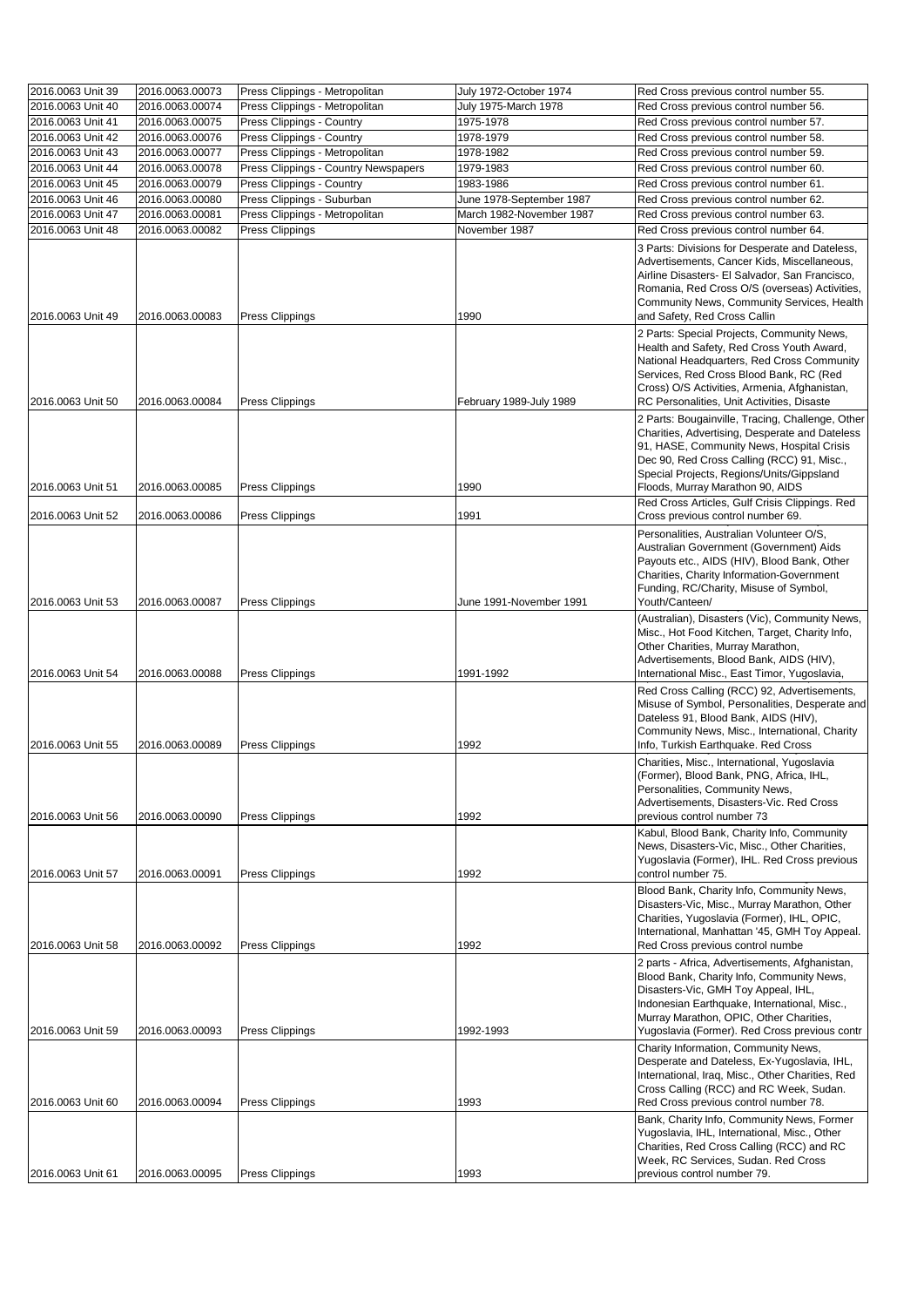|                                        |                                    |                                    |              | 2 parts - Africa-Somalia, Advertisements, Blood<br>Bank, Charity Info, Community News, Former<br>Yugoslavia, IHL, International, Misc., Murray                                               |
|----------------------------------------|------------------------------------|------------------------------------|--------------|----------------------------------------------------------------------------------------------------------------------------------------------------------------------------------------------|
| 2016.0063 Unit 62                      | 2016.0063.00096                    | <b>Press Clippings</b>             | 1993         | Marathon, Other Charities, RC Services. Red<br>Cross previous control number 80.                                                                                                             |
|                                        |                                    |                                    |              | Charity Information, Community News, Former<br>Yugoslavia, IHL, International, Misc., Other<br>Charities, Services. Red Cross previous control                                               |
| 2016.0063 Unit 63                      | 2016.0063.00097                    | <b>Press Clippings</b>             | 1993         | number 81.                                                                                                                                                                                   |
| 2016.0063 Unit 64                      | 2016.0063.00098                    | Press Clippings                    | 1994         | No Subject Divisions. Red Cross previous<br>control number 83.                                                                                                                               |
| 2016.0063 Unit 64                      | 2016.0063.00099                    | <b>Press Clippings</b>             | 1994         | No Subject Divisions. Red Cross previous<br>control number 84.                                                                                                                               |
| 2016.0063 Unit 64                      | 2016.0063.00100                    | <b>Press Clippings</b>             | 1994         | 2 parts - Australian RC Activities, International<br>Tracing Articles, Fundraising Articles,<br>Emergency Services Articles, Electronic Media<br>Lists. Red Cross previous control number 85 |
|                                        |                                    |                                    |              | 2 parts - International Tracing Articles,<br>Australian RC Activities, Fundraising Articles,<br>Emergency Services Article, Electronic Media                                                 |
| 2016.0063 Unit 65                      | 2016.0063.00101                    | <b>Press Clippings</b>             | 1994         | Lists. Red Cross previous control number 86.                                                                                                                                                 |
| 2016.0063 Unit 66                      | 2016.0063.00102                    | <b>Press Clippings</b>             | 1994         | 2 parts - Other Charities, Australian RC Articles,<br><b>Fundraising Articles, Emergency Services</b><br>Articles, Electronic Media Lists. Red Cross<br>previous control number 87.          |
| 2016.0063 Unit 67                      | 2016.0063.00103                    | <b>Press Clippings</b>             | 1994         | Fundraising, Emergency Services, Electronic<br>Media Lists. Red Cross previous control<br>number 88.                                                                                         |
| 2016.0063 Unit 68                      | 2016.0063.00104                    | <b>Press Clippings</b>             | 1994         | 2 parts - Australian RC Articles, Fundraising,<br>Emergency Services Articles, Electronic Media<br>Lists, Other Charities. Red Cross previous<br>control number 89.                          |
|                                        |                                    |                                    |              | Advertisements, Blood Bank, Charity Info,                                                                                                                                                    |
| 2016.0063 Unit 69                      | 2016.0063.00105                    | Press Clippings                    | 1994         | Community News, Services. Red Cross<br>previous control number 90.<br>Services Articles, Electronic Media Lists,                                                                             |
| 2016.0063 Unit 69                      | 2016.0063.00106                    | <b>Press Clippings</b>             | 1994         | Australian RC Articles, General. Red Cross<br>previous control number 91.                                                                                                                    |
| 2016.0063 Unit 70                      | 2016.0063.00107                    | <b>Press Clippings</b>             | 1994         | Advertisements. Red Cross previous control<br>number 92.                                                                                                                                     |
| 2016.0063 Unit 71                      | 2016.0063.00108                    | <b>Press Clippings</b>             | 1994         | 2 parts - RC Articles, Fundraising, Charities,<br>Miscellaneous, Blood Bank. Red Cross<br>previous control number 93.                                                                        |
| 2016.0063 Unit 72                      | 2016.0063.00109                    | <b>Press Clippings</b>             | 1994         | RC Articles, Electronic Media Lists. Red Cross<br>previous control number 94.                                                                                                                |
| 2016.0063 Unit 73                      | 2016.0063.00110                    | Press Clippings                    | 1995         | RC Articles, Desperate and Dateless. Red<br>Cross previous control number 95.                                                                                                                |
| 2016.0063 Unit 73                      | 2016.0063.00111                    |                                    | 1995         | RC Articles, Advertisements. Red Cross<br>previous control number 96.                                                                                                                        |
|                                        |                                    | <b>Press Clippings</b>             |              | 2 parts - Other Charities, RC Articles,                                                                                                                                                      |
| 2016.0063 Unit 74                      | 2016.0063.00112                    | <b>Press Clippings</b>             | 1995         | Advertisements, Electronic Media Lists. Red<br>Cross previous control number 97.                                                                                                             |
| 2016.0063 Unit 74                      | 2016.0063.00113                    | <b>Press Clippings</b>             | 1995         | 2 parts - Other Charities, RC Articles. Red<br>Cross previous control number 98.                                                                                                             |
|                                        |                                    |                                    |              | 2 parts - RC Articles, Other Charities. Red                                                                                                                                                  |
| 2016.0063 Unit 75<br>2016.0063 Unit 75 | 2016.0063.00114<br>2016.0063.00115 | Press Clippings<br>Press Clippings | 1995<br>1995 | Cross previous control number 99.<br>number 100.                                                                                                                                             |
| 2016.0063 Unit 76                      | 2016.0063.00116                    | Press Clippings                    | 1995         | Electronic Media Lists, RC Articles. Red Cross<br>previous control number 101.                                                                                                               |
| 2016.0063 Unit 76                      | 2016.0063.00117                    | Press Clippings                    | 1995         | 2 parts - RC Articles, Other Charities. Red<br>Cross previous control number 102.                                                                                                            |
|                                        |                                    |                                    |              | RC Articles. Red Cross previous control                                                                                                                                                      |
| 2016.0063 Unit 77                      | 2016.0063.00118                    | <b>Press Clippings</b>             | 1995         | number 103.<br>2 parts - RC Articles, Blood Bank, Other                                                                                                                                      |
| 2016.0063 Unit 78                      | 2016.0063.00119                    | <b>Press Clippings</b>             | 1995         | Charities, Electronic Media Lists. Red Cross<br>previous control number 104.                                                                                                                 |
| 2016.0063 Unit 79                      | 2016.0063.00120                    | <b>Press Clippings</b>             | 1995         | 2 parts - RC Articles, Other Charities,<br>Advertisements, Electronic Media Lists. Red<br>Cross previous control number 105.                                                                 |
| 2016.0063 Unit 80                      | 2016.0063.00121                    | <b>Press Clippings</b>             | 1995         | 2 parts - Electronic Media Lists, RC Articles,<br>Advertisements. Red Cross previous control<br>number 106.                                                                                  |
|                                        |                                    |                                    |              | Advertisements. Red Cross previous control                                                                                                                                                   |
| 2016.0063 Unit 80                      | 2016.0063.00122                    | Press Clippings                    | 1995         | number 107.<br>Media Lists. Red Cross previous control                                                                                                                                       |
| 2016.0063 Unit 81                      | 2016.0063.00123                    | <b>Press Clippings</b>             | 1995         | number 108.<br>2 parts - RC Articles, Electronic Media Lists,                                                                                                                                |
| 2016.0063 Unit 82                      | 2016.0063.00124                    | <b>Press Clippings</b>             | 1995         | Other Charities, AIDS (HIV). Red Cross<br>previous control number 109.                                                                                                                       |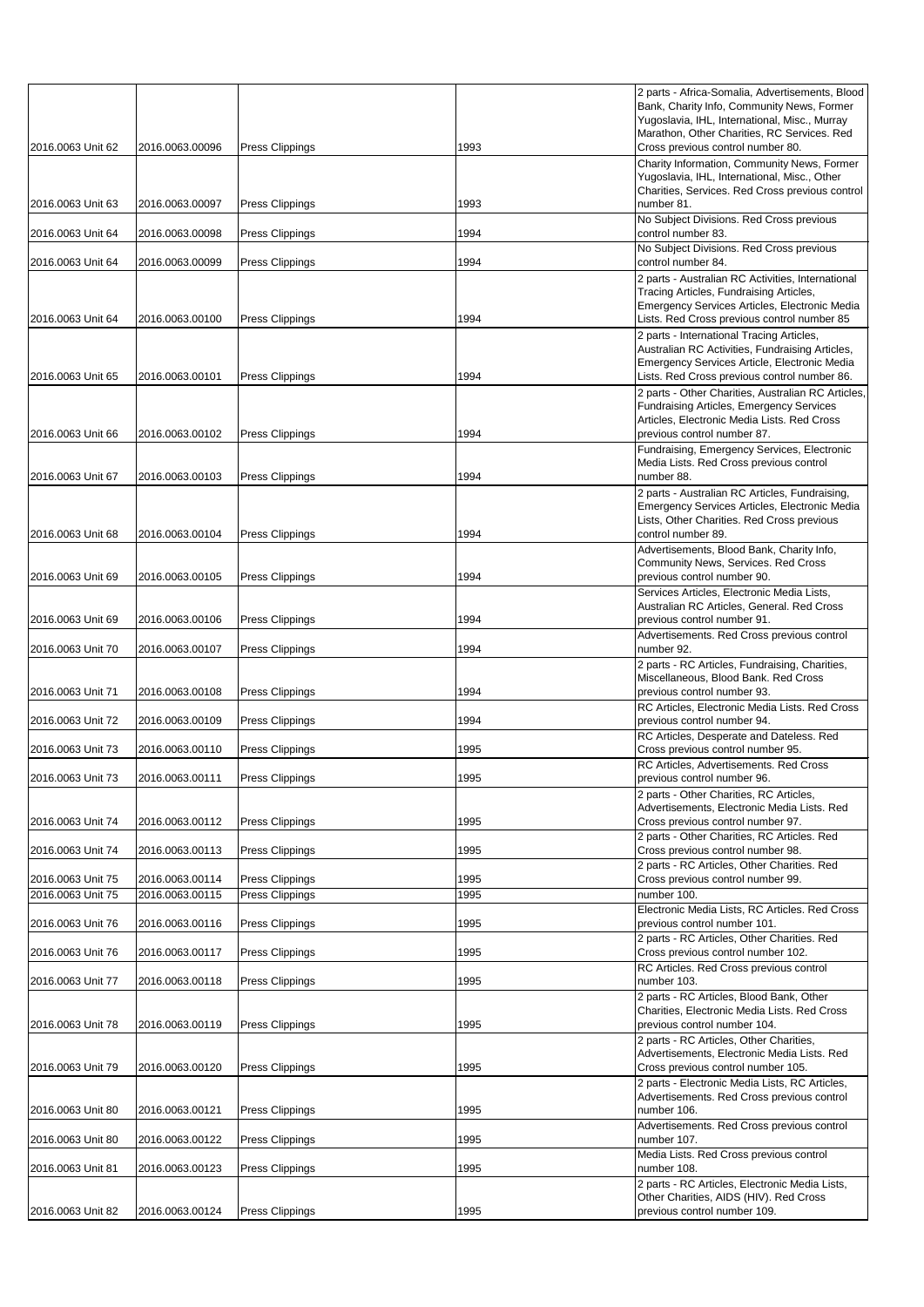| 2016.0063 Unit 83  | 2016.0063.00125 | <b>Press Clippings</b> | 1995 | Advertisements. Red Cross previous control<br>number 110.                                                                                    |
|--------------------|-----------------|------------------------|------|----------------------------------------------------------------------------------------------------------------------------------------------|
| 2016.0063 Unit 84  | 2016.0063.00126 | <b>Press Clippings</b> | 1995 | 2 parts - Blood Bank, RC Articles, Other<br>Charities, Advertisements. Red Cross previous<br>control number 111.                             |
|                    |                 |                        |      | 2 parts - Electronic Media Lists, RC Articles,<br>Murray Marathon, Other Charities. Red Cross                                                |
| 2016.0063 Unit 84  | 2016.0063.00127 | <b>Press Clippings</b> | 1995 | previous control number 112.<br>2 parts - Other Charities, RC Articles, Murray                                                               |
| 2016.0063 Unit 85  | 2016.0063.00128 | <b>Press Clippings</b> | 1996 | Marathon, Electronic Media Lists. Red Cross<br>previous control number 113.                                                                  |
| 2016.0063 Unit 85  | 2016.0063.00129 | <b>Press Clippings</b> | 1996 | 2 parts - Blood Bank, RC Articles, Desperate<br>and Dateless, Electronic Media Lists. Red<br>Cross previous control number 114.              |
|                    |                 |                        |      | 2 parts - RC Articles, Desperate and Dateless,<br>Electronic Media Lists, Other Charities. Red                                               |
| 2016.0063 Unit 86  | 2016.0063.00130 | <b>Press Clippings</b> | 1996 | Cross previous control number 115.<br>Other Charities, Advertisements, Electronic                                                            |
| 2016.0063 Unit 86  | 2016.0063.00131 | <b>Press Clippings</b> | 1996 | Media Lists. Red Cross previous control<br>number 116.                                                                                       |
|                    |                 |                        |      | Advertisements, Red Cross Calling (RCC),<br>Electronic Media Lists. Red Cross previous                                                       |
| 2016.0063 Unit 87  | 2016.0063.00132 | <b>Press Clippings</b> | 1998 | control number 117.<br>2 parts - RC Articles, Red Cross Calling (RCC),                                                                       |
| 2016.0063 Unit 88  | 2016.0063.00133 | <b>Press Clippings</b> | 1997 | Electronic Media Lists, Other Charities,<br>Advertisements. Red Cross previous control<br>number 118.                                        |
|                    |                 |                        |      | 2 parts - RC Articles, Blood Bank, Electronic                                                                                                |
| 2016.0063 Unit 88  | 2016.0063.00134 | <b>Press Clippings</b> | 1998 | Media Lists, Other Charities. Red Cross<br>previous control number 119.                                                                      |
|                    |                 |                        |      | RC Articles, Other Charities, Electronic Media<br>Lists, Advertisements. Red Cross previous                                                  |
| 2016.0063 Unit 89  | 2016.0063.00135 | <b>Press Clippings</b> | 1998 | control number 120.                                                                                                                          |
|                    |                 |                        |      | 2 parts - RC Articles, Other Charities, Electronic<br>Media Lists, Advertisements. Red Cross                                                 |
| 2016.0063 Unit 89  | 2016.0063.00136 | <b>Press Clippings</b> | 1998 | previous control number 121.<br>Advertisements, Electronic Media Lists, Other                                                                |
| 2016.0063 Unit 90  | 2016.0063.00137 | <b>Press Clippings</b> | 1998 | Charities, Blood Donor Week. Red Cross<br>previous control number 122.                                                                       |
| 2016.0063 Unit 91  | 2016.0063.00138 | <b>Press Clippings</b> | 1998 | 2 parts - RC Articles, Other Charities,<br>Advertisements, Electronic Media Lists. Red<br>Cross previous control number 123.                 |
|                    |                 |                        |      | 2 parts - RC Articles, Other Charities, Electronic<br>Media Lists, Advertisements, Funding Cuts.                                             |
| 2016.0063 Unit 92  | 2016.0063.00139 | <b>Press Clippings</b> | 1998 | Red Cross previous control number 124.                                                                                                       |
| 2016.0063 Unit 93  | 2016.0063.00140 | <b>Press Clippings</b> | 1998 | 2 parts - RC Articles, Other Charities, Electronic<br>Media Lists, Advertisements, 40 Hour Famine.<br>Red Cross previous control number 125. |
|                    |                 |                        |      | 2 parts - RC Articles, Other Charities, Electronic<br>Media Lists, Advertisements. Red Cross                                                 |
| 2016.0063 Unit 94  | 2016.0063.00141 | <b>Press Clippings</b> | 1998 | previous control number 126.                                                                                                                 |
|                    |                 |                        |      | 3 parts - RC Articles, Other Charities,<br>Advertisements, Murray Marathon. Red Cross                                                        |
| 2016.0063 Unit 95  | 2016.0063.00142 | <b>Press Clippings</b> | 1998 | previous control number 127.<br>Charities, Red Cross Calling (RCC),                                                                          |
| 2016.0063 Unit 96  | 2016.0063.00143 | <b>Press Clippings</b> | 1999 | Advertisements. Red Cross previous control<br>number 128.                                                                                    |
|                    |                 |                        |      | RC Articles, Other Charities, Electronic Media                                                                                               |
| 2016.0063 Unit 97  | 2016.0063.00144 | <b>Press Clippings</b> | 1999 | Lists, Advertisements. Red Cross previous<br>control number 129.                                                                             |
| 2016.0063 Unit 97  | 2016.0063.00145 | <b>Press Clippings</b> | 1999 | RC Articles, Other Charities, Electronic Media<br>Lists. Red Cross previous control number 130.                                              |
|                    |                 |                        |      | 2 parts - RC Articles, Advertisements,<br>Electronic Media Lists, Other Charities, Blood                                                     |
| 2016.0063 Unit 98  | 2016.0063.00146 | <b>Press Clippings</b> | 2000 | Bank. Red Cross previous control number 131.                                                                                                 |
| 2016.0063 Unit 98  |                 |                        | 2000 | Electronic Media Lists, Other Charities,<br>Desperate and Dateless. Red Cross previous<br>control number 132.                                |
|                    |                 |                        |      | 2 parts - RC Articles, Advertisements,<br>Electronic Media Lists, Other Charities. Red                                                       |
| 2016.0063 Unit 99  | 2016.0063.00148 | <b>Press Clippings</b> | 2000 | Cross previous control number 133.<br>2 parts - RC Articles, Advertisements,                                                                 |
| 2016.0063 Unit 99  | 2016.0063.00149 | <b>Press Clippings</b> | 2000 | Electronic Media Lists, Other Charities. Red<br>Cross previous control number 134.                                                           |
|                    |                 |                        |      | 2 parts - RC Articles, Advertisements,<br>Electronic Media Lists, Other Charities. Red                                                       |
| 2016.0063 Unit 100 | 2016.0063.00150 | <b>Press Clippings</b> | 2000 | Cross previous control number 135.                                                                                                           |